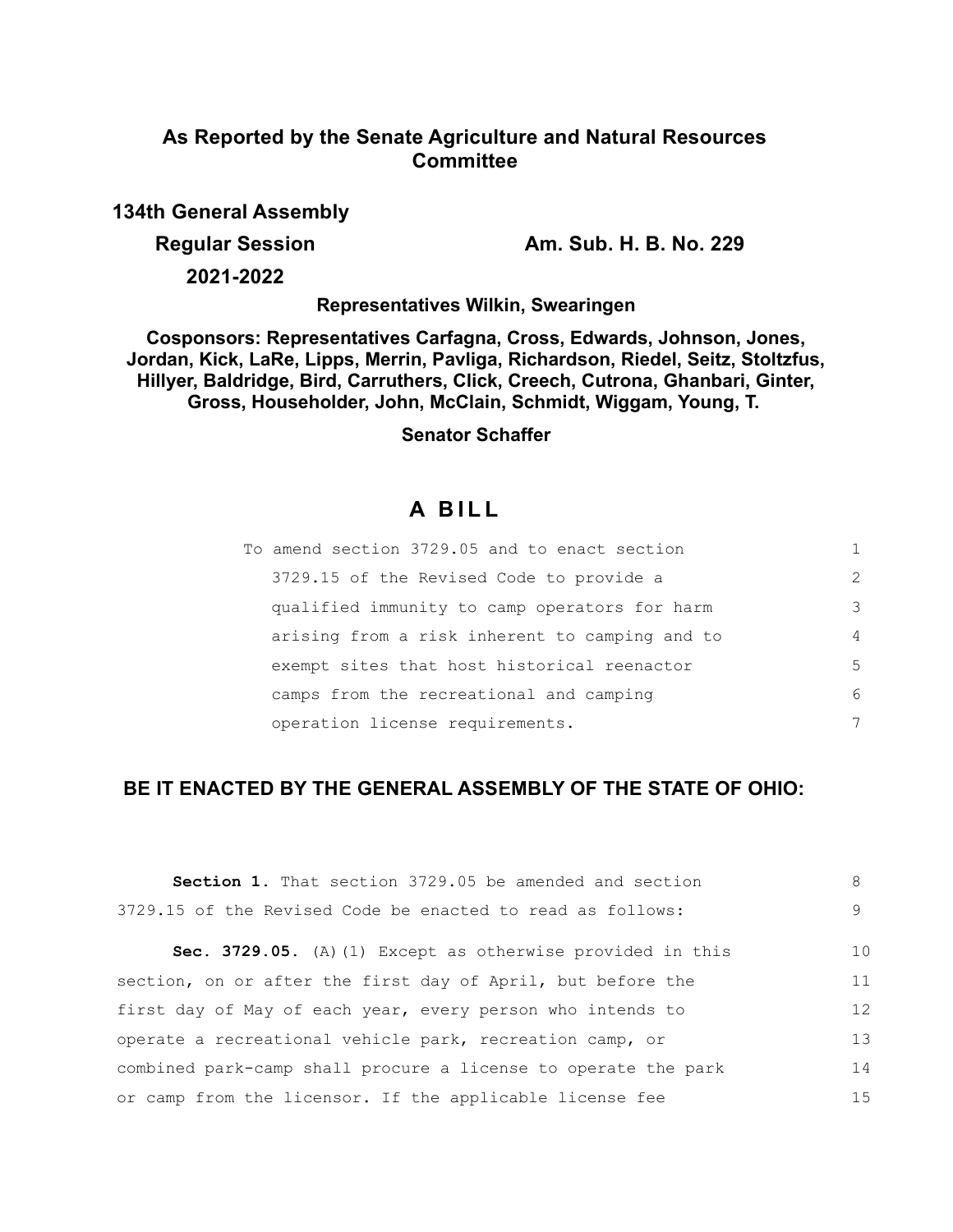#### **Am. Sub. H. B. No. 229 Page 2 Page 2 As Reported by the Senate Agriculture and Natural Resources Committee**

prescribed under section 3729.07 of the Revised Code is not received by the licensor by the close of business on the last day of April, the applicant for the license shall pay a penalty equal to twenty-five per cent of the applicable license fee. The penalty shall accompany the license fee. If the last day of April is not a business day, the penalty attaches upon the close of business on the next business day.

(2) Every person who intends to operate a temporary parkcamp shall obtain a license to operate the temporary park-camp from the licensor at any time before the person begins operation of the temporary park-camp during the calendar year. 23  $24$ 25 26

(3) No recreational vehicle park, recreation camp, combined park-camp, or temporary park-camp shall be maintained or operated in this state without a license. However, no person who neither intends to receive nor receives anything of value arising from the use of, or the sale of goods or services in connection with the use of, a recreational vehicle park, recreation camp, combined park-camp, or temporary park-camp is required to procure a license under this division. If any health hazard exists at such an unlicensed park, camp, or park-camp, the health hazard shall be corrected in a manner consistent with the appropriate rule adopted under division (A) or (B) of section 3729.02 of the Revised Code. 27 28 29 30 31 32 33 34 35 36 37 38

(4) No person who has received a license under division (A)(1) of this section, upon the sale or disposition of the recreational vehicle park, recreation camp, or combined parkcamp, may have the license transferred to the new operator. A person shall obtain a separate license to operate each recreational vehicle park, recreation camp, or combined parkcamp. No license to operate a temporary park-camp shall be 39 40 41 42 43 44 45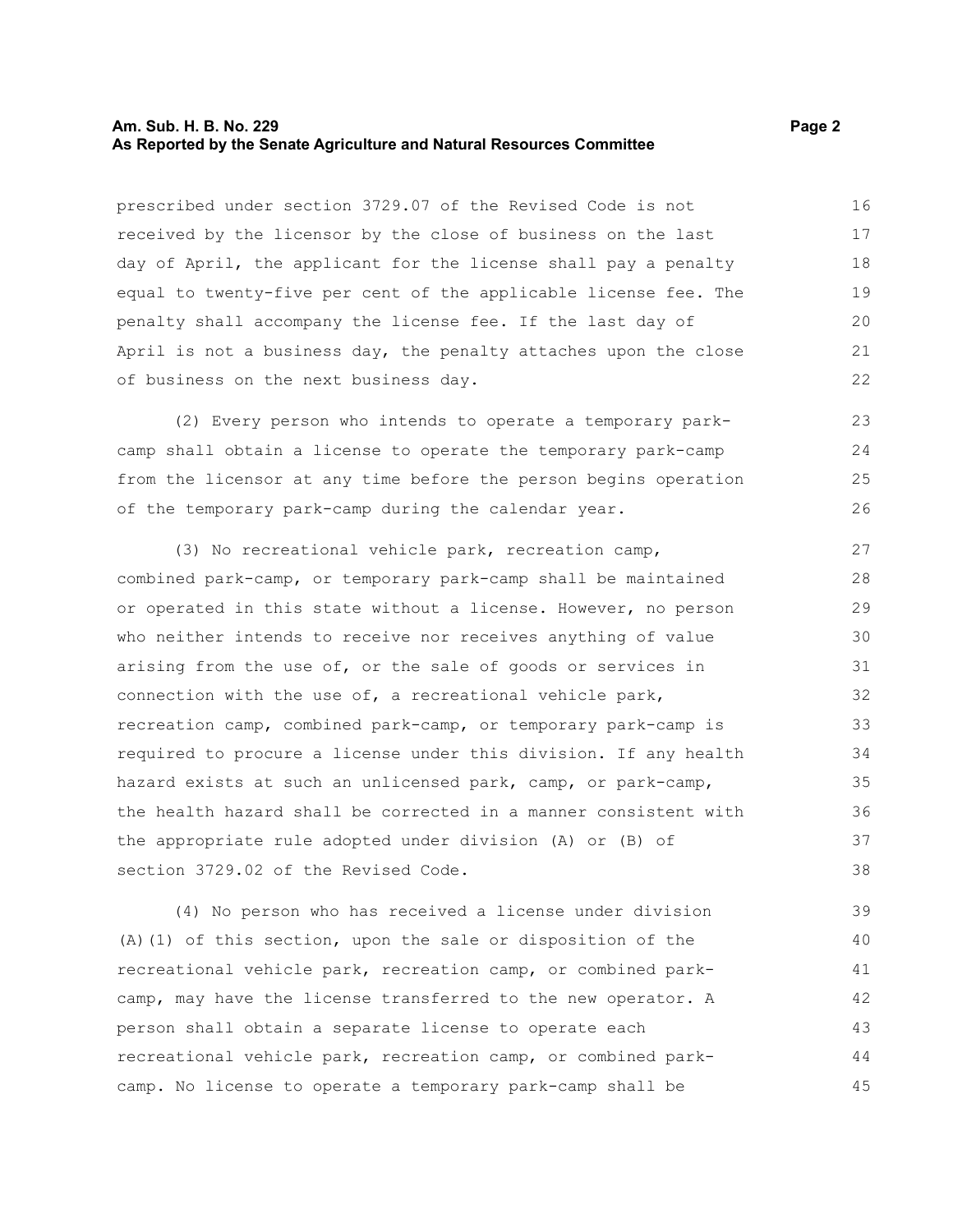#### **Am. Sub. H. B. No. 229 Page 3 As Reported by the Senate Agriculture and Natural Resources Committee**

transferred. A person shall obtain a separate license for each temporary park-camp that the person intends to operate, and the license shall be valid for a period of not longer than seven consecutive days. A person who operates a temporary park-camp on a tract of land for more than twenty-one days or parts thereof in a calendar year shall obtain a license to operate a recreational vehicle park, recreation camp, or combined parkcamp. 46 47 48 49 50 51 52 53

(B)(1) Before a license is initially issued under division (A)(1) of this section and annually thereafter, or more often if necessary, the licensor shall cause each recreational vehicle park, recreation camp, or combined park-camp to be inspected to determine compliance with this chapter and rules adopted under it. A record shall be made of each inspection on a form prescribed by the director of health.

(2) When a license is initially issued under division (A) (2) of this section, and more often if necessary, the licensor shall cause each temporary park-camp to be inspected to determine compliance with this chapter and rules adopted under it during the period that the temporary park-camp is in operation. A record shall be made of each inspection on a form prescribed by the director. 61 62 63 64 65 66 67

(C) Each person applying for an initial license to operate a recreational vehicle park, recreation camp, combined parkcamp, or temporary park-camp shall provide acceptable proof to the director, or to the licensor in the case of a temporary park-camp, that adequate fire protection will be provided and that applicable fire codes will be adhered to in the construction and operation of the park, camp, or park-camp. 68 69 70 71 72 73 74

(D) Any person that operates a county or state fair or any 75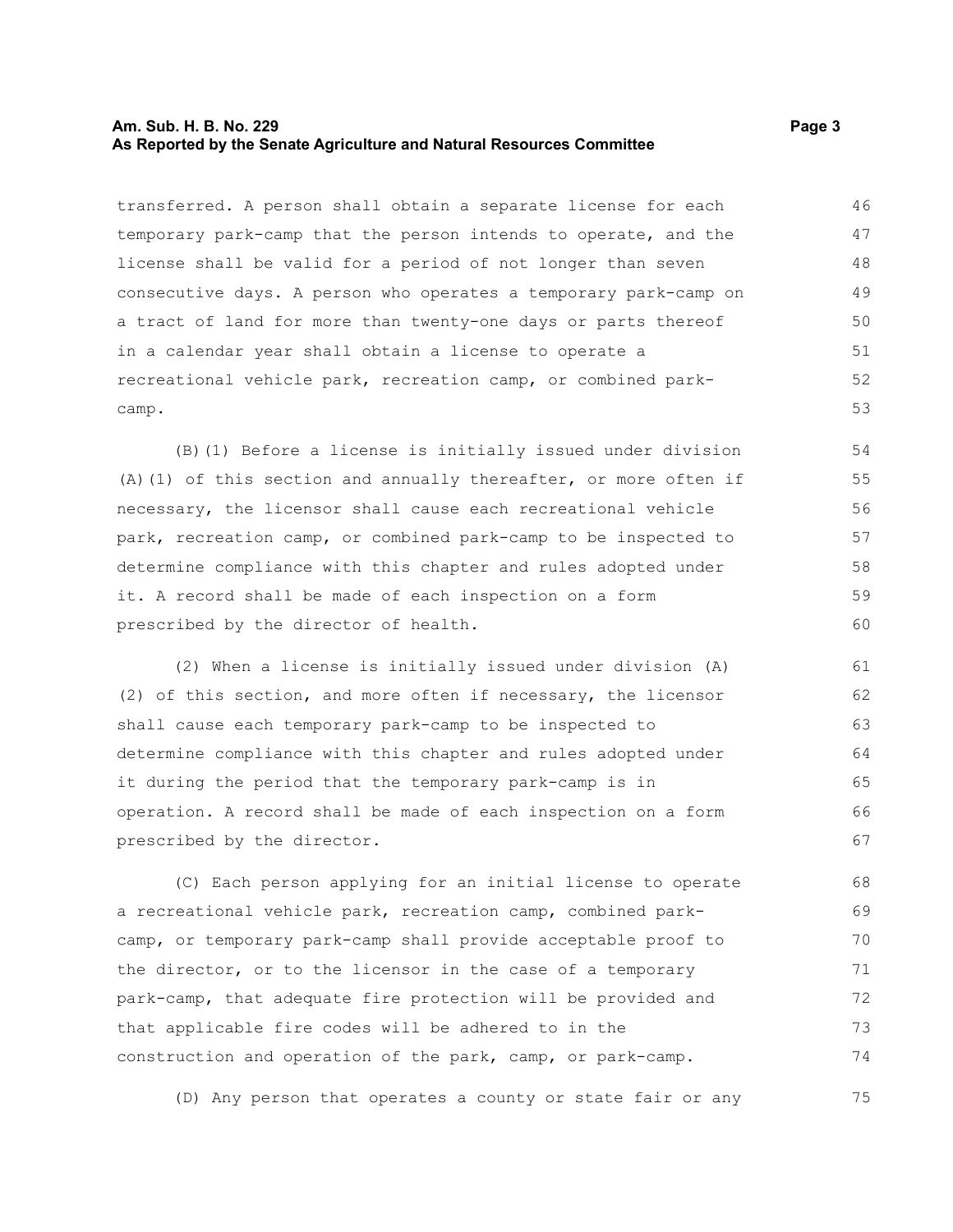#### **Am. Sub. H. B. No. 229 Page 4 As Reported by the Senate Agriculture and Natural Resources Committee**

independent agricultural society organized pursuant to section 1711.02 of the Revised Code that operates a fair shall not be required to obtain a license under this chapter if recreational vehicles, portable camping units, or any combination of them are parked at the site of the fair only during the time of preparation for, operation of, and dismantling of the fair and if the recreational vehicles, portable camping units, or any combination of them belong to participants in the fair. 76 77 78 79 80 81 82 83

(E) The following entities that operate a fair and that hold a license issued under this chapter are not required to comply with the requirements normally imposed on a licensee under this chapter and rules adopted under it during the time of preparation for, operation of, and dismantling of the fair: 84 85 86 87 88

(1) A county agricultural society organized pursuant to section 1711.01 of the Revised Code: 89 90

(2) An independent agricultural society organized pursuant to section 1711.02 of the Revised Code;

(3) The Ohio expositions commission.

(F) A motorsports park is exempt from the license requirements established in divisions (A)(1) and (2) of this section if the motorsports park does both of the following: 94 95 96

(1) Holds at least one annual event sanctioned by the national association for stock car auto racing or the national hot rod association during a motor sports racing event; 97 98 99

(2) Provides parking for recreational vehicles, dependent recreational vehicles, and portable camping units that belong to participants in that event. 100 101 102

The exemption established in this division applies to

91 92

93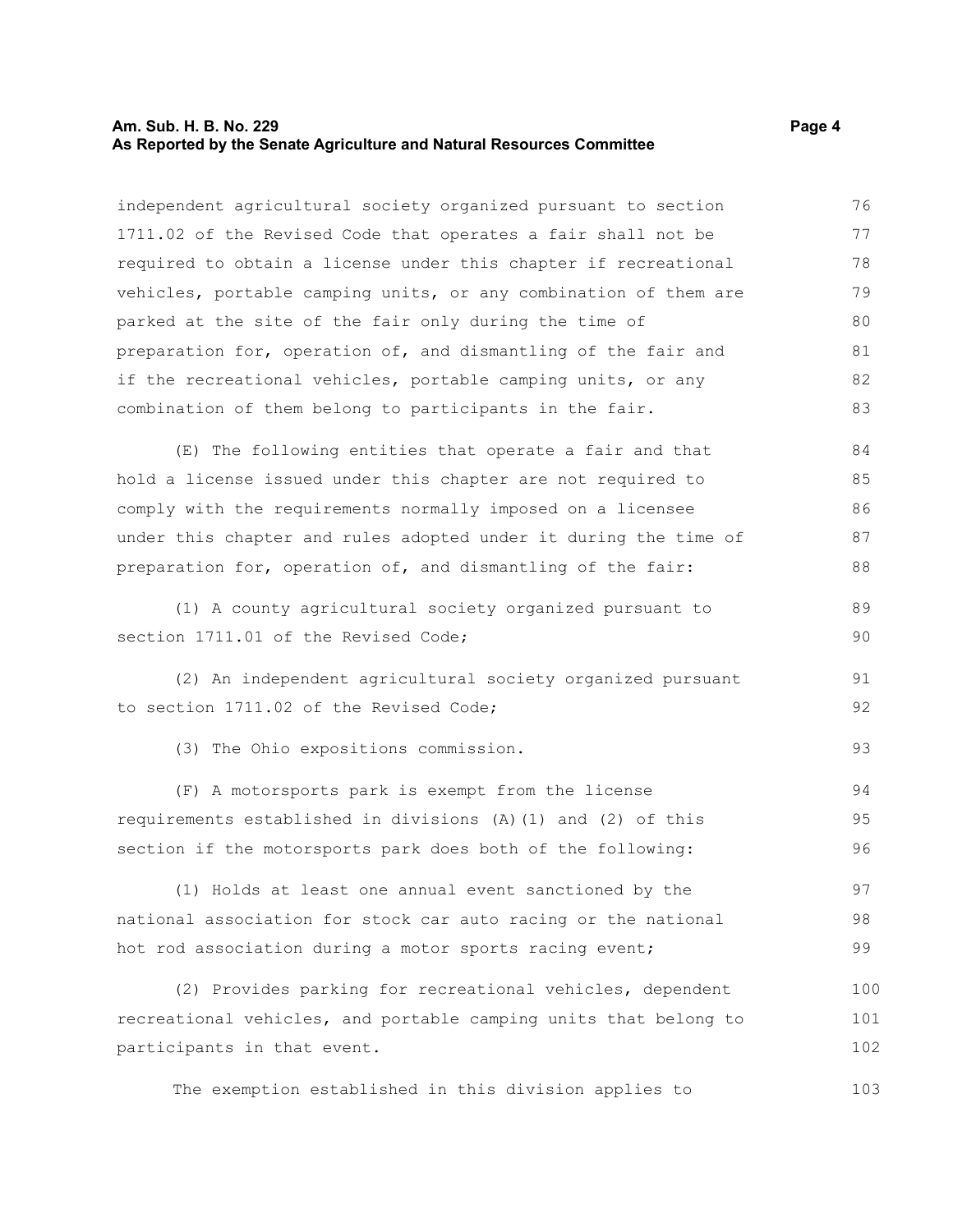participant-only areas during the time of preparation for and

operation of the event. (G) A site is exempt from the license requirements established in divisions (A)(1) and (2) of this section if both of the following apply: (1) The site hosts reenactors for any historical reenactment. (2) The site provides parking for portable camping units that belong to the reenactors and their families. The exemption established in this division applies only to areas designated for reenactment participants and for a total of seven days. The seven-day time period includes the time of preparation for, operation of, and dismantling of the reenactment event. (H) A person subject to this chapter or rules adopted under it may apply to the director for a waiver or variance from a provision of this chapter or rules adopted under it. The director may grant a waiver or variance if the person demonstrates, to the satisfaction of the director, that the waiver or variance will not result in any adverse effect on the public health and safety. The director shall adopt rules in accordance with Chapter 119. of the Revised Code establishing requirements and procedures governing the application for and granting of a waiver or variance under this division. **Sec. 3729.15.** (A) As used in this section: (1) "Camp operator" means a public or private operator of a recreational vehicle park, recreation camp, combined parkcamp, or temporary park-camp. 105 106 107 108 109 110 111 112 113 114 115 116 117 118 119 120 121 122 123 124 125 126 127 128 129 130 131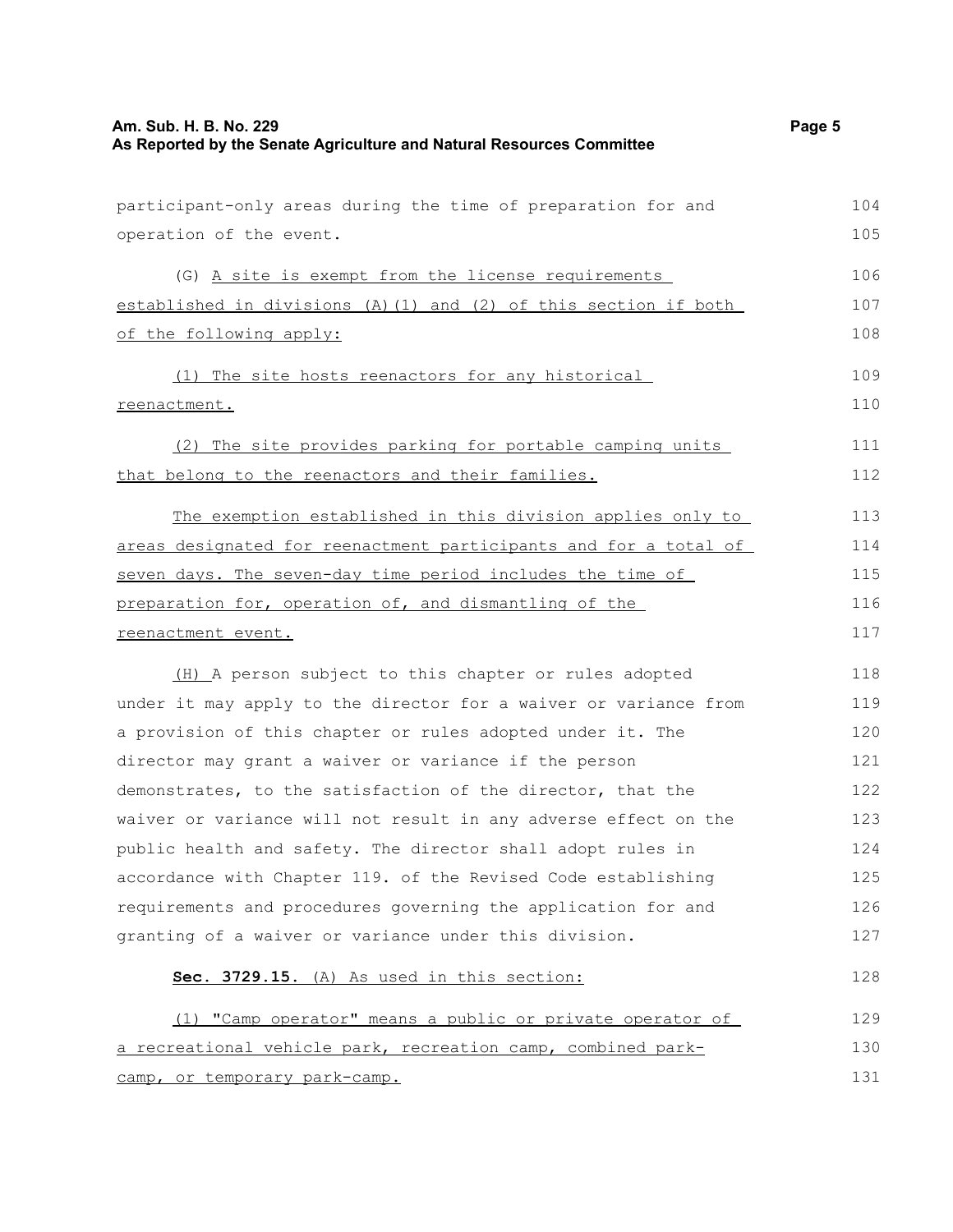| (2) "Harm" means injury, death, or loss to person or                 | 132 |
|----------------------------------------------------------------------|-----|
| property.                                                            | 133 |
| (3) (a) "Risk inherent to camping" means a danger or                 | 134 |
| condition that is an integral part of camping, including a           | 135 |
| danger posed by any of the following:                                | 136 |
| (i) Features of the natural world such as trees, tree                | 137 |
| stumps, roots, brush, rocks, mud, sand, and soil;                    | 138 |
| (ii) Uneven or unpredictable terrain;                                | 139 |
| (iii) A body of water that is not operated or maintained             | 140 |
| <u>as a swimming pool in accordance with section 3749.04 of the </u> | 141 |
| <u>Revised Code;</u>                                                 | 142 |
| (iv) A camper or visitor at the recreational vehicle park,           | 143 |
| recreation camp, combined park-camp, or temporary park-camp          | 144 |
| <u>acting in a negligent manner;</u>                                 | 145 |
| (v) A lack of lighting, including at a campsite;                     | 146 |
| (vi) Campfires;                                                      | 147 |
| (vii) Weather;                                                       | 148 |
| (viii) Insects, birds, and other wildlife not kept by or             | 149 |
| under the control of the camp operator;                              | 150 |
| (ix) The behavior or actions of domestic animals not kept            | 151 |
| by or under the control of the camp operator, provided the camp      | 152 |
| operator has a pet policy requiring the animal owner to keep the     | 153 |
| pet on a leash or contained and under the pet owner's control;       | 154 |
| The ordinary dangers associated with structures or<br>(x)            | 155 |
| equipment ordinarily used in camping and not owned or maintained     | 156 |
| by the camp operator;                                                | 157 |
| (xi) A camper or visitor acting in a negligent manner,               | 158 |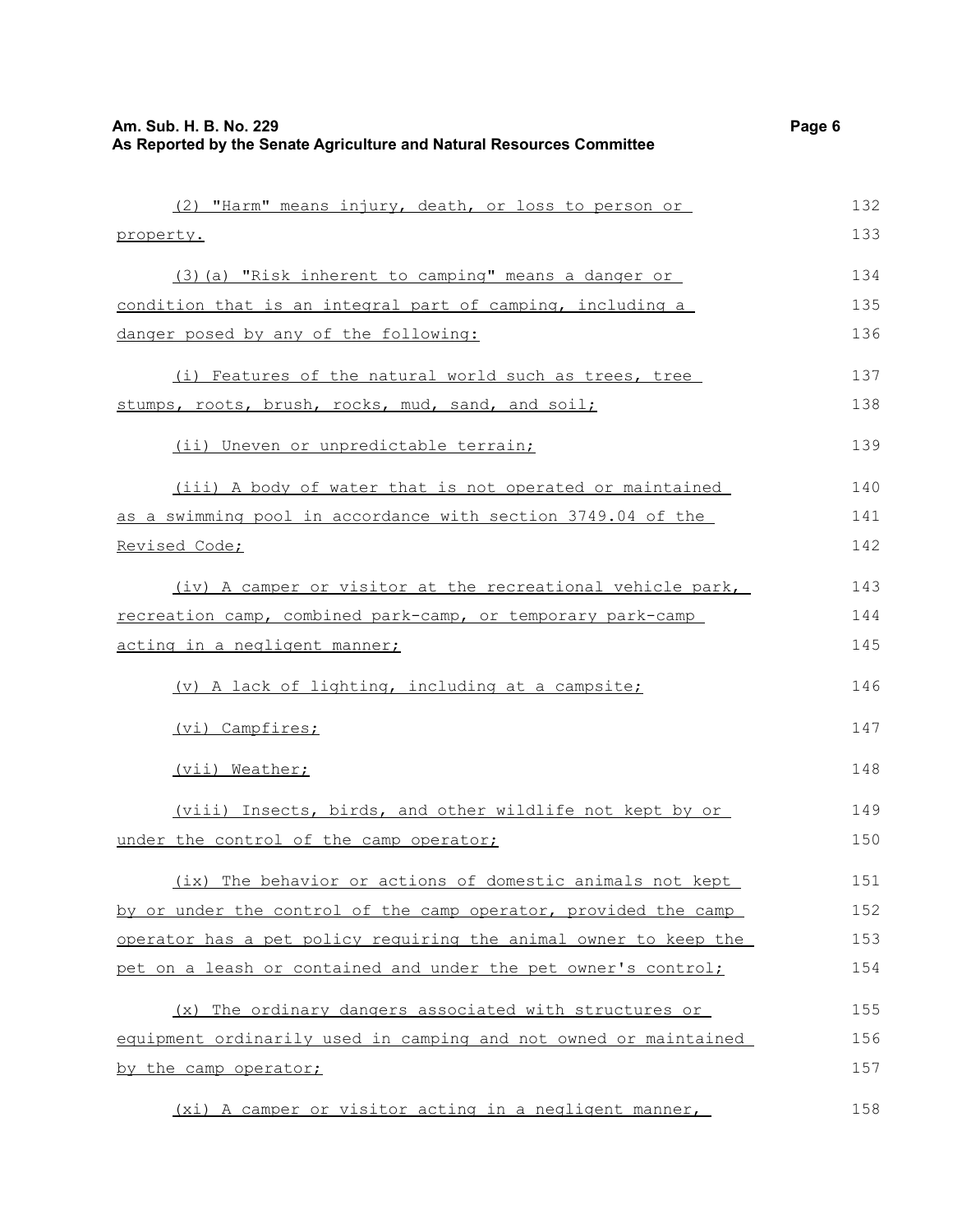### **Am. Sub. H. B. No. 229 Page 7 As Reported by the Senate Agriculture and Natural Resources Committee**

| including failing to follow instructions given by a camp         | 159 |
|------------------------------------------------------------------|-----|
| operator or failing to exercise reasonable caution while         | 160 |
| engaging in the campground activity, that contributes to harm to | 161 |
| that camper or visitor or another camper or visitor.             | 162 |
| (b) "Risk inherent to camping" does not include                  | 163 |
| recreational activities within the control of the camp operator. | 164 |
| (B) Except as provided in division (C) of this section, a        | 165 |
| camp operator shall be immune from liability in a civil action   | 166 |
| for any harm to a camper or visitor resulting from a risk        | 167 |
| inherent to camping. Nothing in this section requires a camp     | 168 |
| operator to eliminate risks inherent to camping.                 | 169 |
| (C) A camp operator shall not be immune from civil               | 170 |
| liability under division (B) of this section for harm to a       | 171 |
| camper or visitor if any of the following applies in relation to | 172 |
| that harm:                                                       | 173 |
| (1) The camp operator acts with a willful or wanton              | 174 |
| disregard for the safety of the camper or visitor and the action | 175 |
| proximately causes harm to the camper or visitor.                | 176 |
| (2) The camp operator purposefully causes harm to the            | 177 |
| camper or visitor.                                               | 178 |
| (3) The camp operator's actions or inactions constitute          | 179 |
| criminal conduct and cause harm to the camper or visitor.        | 180 |
| (4) The camp operator fails to post and maintain signage         | 181 |
| as required by division (D) of this section.                     | 182 |
| (5) Both of the following apply:                                 | 183 |
| (a) The camp operator has actual knowledge or should have        | 184 |
| actual knowledge of an existing dangerous condition on the land  | 185 |
| or regarding facilities or equipment on the land that is not a   | 186 |